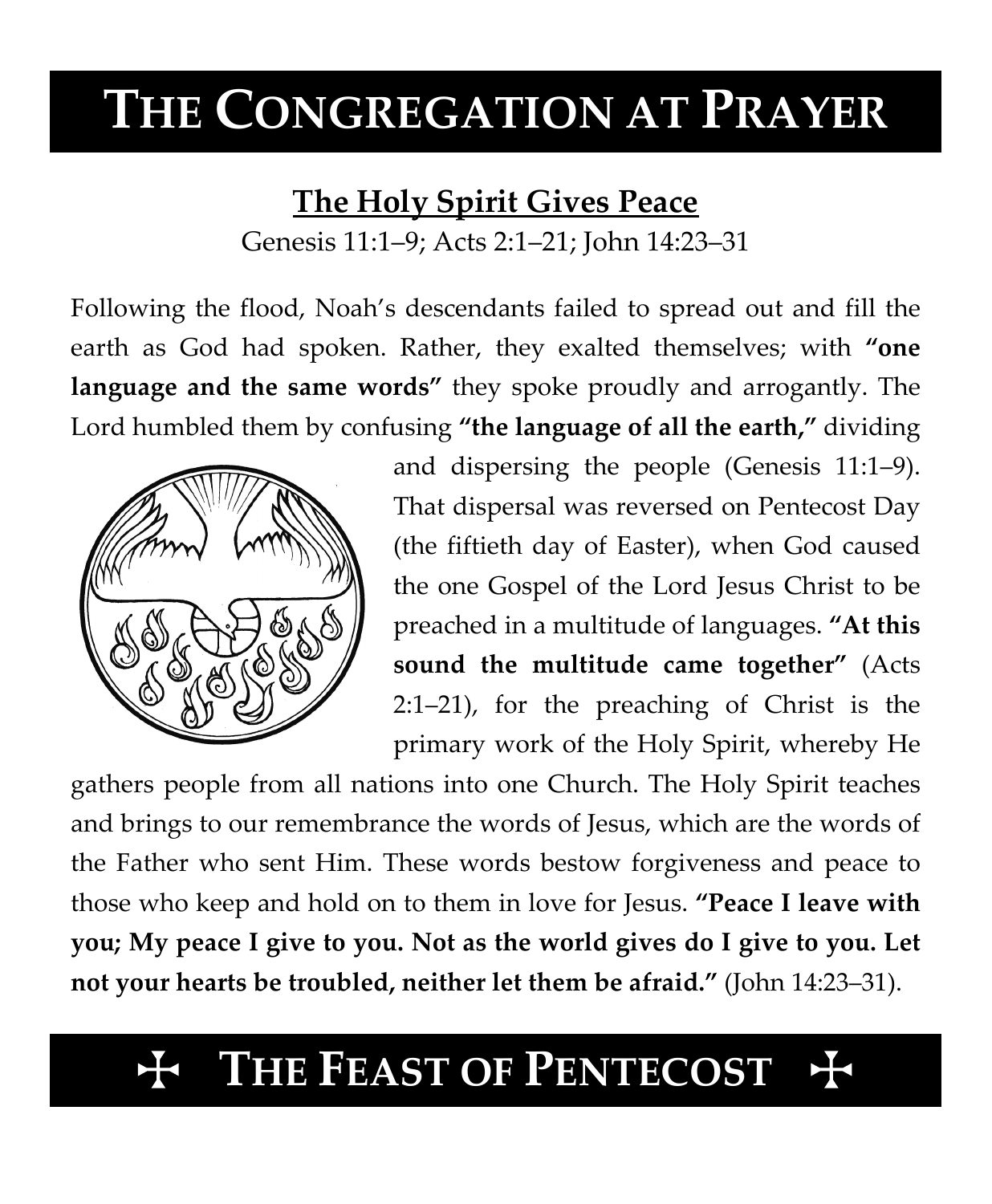#### **INVOCATION** (*make the sign of the holy cross and say*)

In the Name of the Father and of the  $\pm$  Son and of the Holy Spirit.

#### **THE APOSTLES CREED**

I believe in God the Father Almighty, Maker of Heaven and earth. And in Jesus Christ, His only Son, our Lord, who was conceived by the Holy Spirit, born of the Virgin Mary, suffered under Pontius Pilate, was crucified, died, and was buried. He descended into hell. The third day He rose again from the dead. He ascended into Heaven and is seated at the right hand of God the Father Almighty. From thence He will come to judge the living and the dead. I believe in the Holy Spirit, the Holy Christian Church, the communion of saints, the forgiveness of sins, the resurrection of the body, and the  $\pm$  life everlasting.

**PSALMODY** *(sing or read out loud each day)*

Psalm 143

### **LEARN BY HEART LUTHER'S SMALL CATECHISM**: The Lord's Prayer

*The Sixth Petition* **And lead us not into temptation.**

#### *What does this mean?*

**God tempts no one. We pray in this petition that God would guard and keep us so that the devil, the world, and our sinful nature may not deceive us or mislead us into false belief, despair, and other great shame and vice. Although we are attacked by these things, we pray that we may finally overcome them and win the victory.**

|                | Sunday: Ecclesiastes 5:8-17    | Joshua 7     | Jeremiah 2:1-3:5  | Matthew 18          |
|----------------|--------------------------------|--------------|-------------------|---------------------|
| <b>Monday:</b> | Ecclesiastes 5:18-20           | Joshua 8     | Jeremiah 3:6-4:4  | Matthew 19:1-20:16  |
| Tuesday:       | Ecclesiastes 6                 | Joshua 9     | Jeremiah 4:5-31   | Matthew 20:17-21:11 |
|                | Wednesday: Ecclesiastes 7:1-14 | Joshua 10    | Jeremiah 5        | Matthew 21:12-27    |
| Thursday:      | Ecclesiastes 7:15-29           | Joshua 11-12 | Jeremiah 6        | Matthew 21:28-22:14 |
|                | Friday: Ecclesiastes 8         | Joshua 13-14 | Jeremiah 7:1-8:3  | Matthew 22:15-46    |
| Saturday:      | Ecclesiastes 9:1-10            | Joshua 15    | Jeremiah 8:4-9:22 | Matthew 23          |

#### **DAILY READINGS**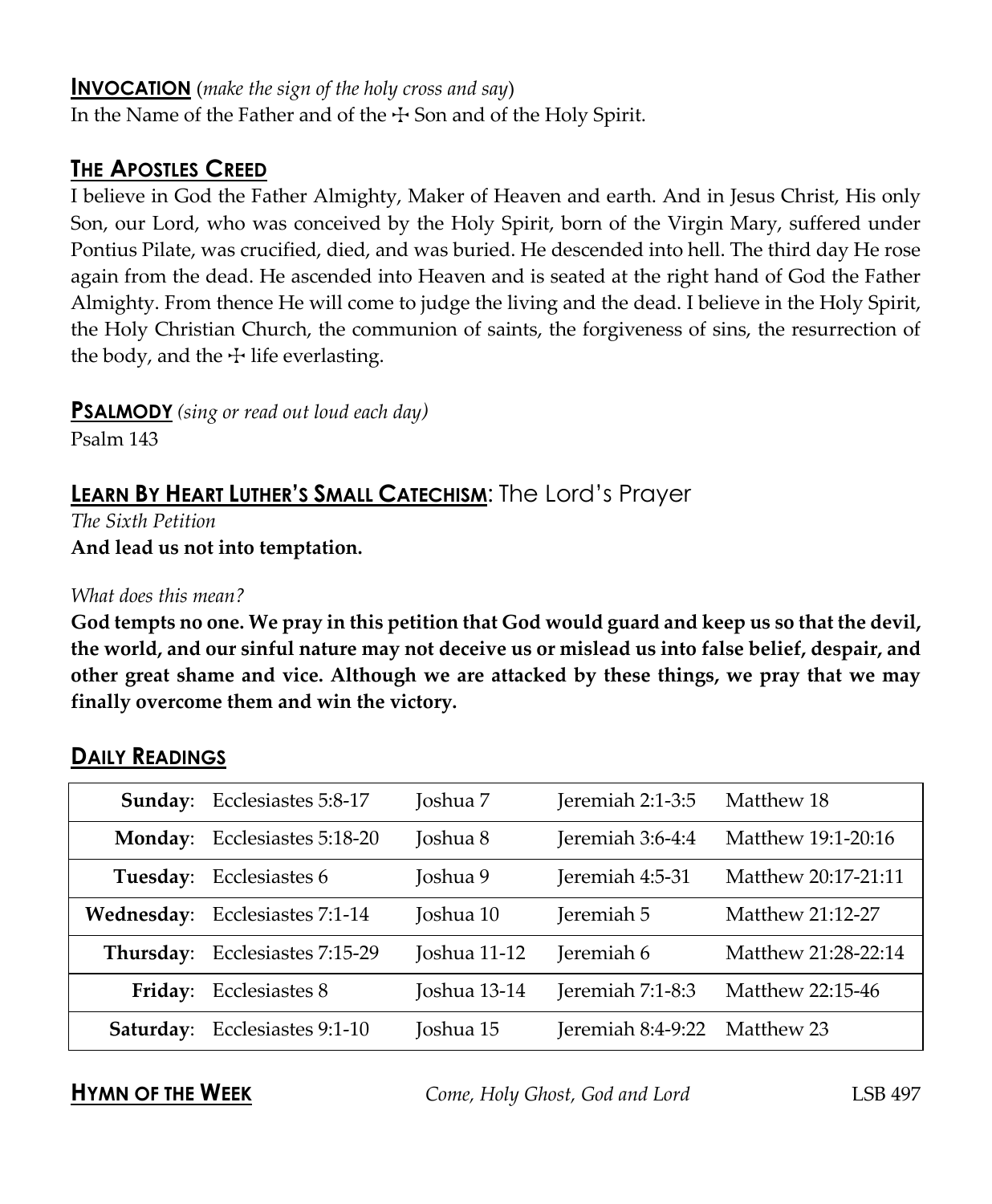#### **PRAYERS**

*The following suggestions are offered as an aid in developing the habit of praying for ourselves and others each week:*

**Sunday**: For the joy of the resurrection among us; for the fruit of faith nourished by Word and Sacrament.

**Monday**: For faith to live in the promise of Holy Baptism; for one's calling and daily work; for the unemployed; for the salvation and well-being of our neighbors; for schools, colleges, and seminaries; for good government and for peace.

**Tuesday**: For deliverance against temptation and evil; for the addicted and despairing, the tortured and oppressed; for those struggling with sin.

**Wednesday**: For marriage and family, that husbands and wives, parents and children live in ordered harmony according to God's Word; for parents who must raise children alone; for our communities and neighborhoods.

**Thursday**: For the Church and her pastors; for deacons, teachers, and other church workers; for missionaries and for all who serve the Church; for fruitful and salutary use of the blessed Sacrament of Christ's body and blood.

**Friday**: For faithful preaching of the holy cross of our Lord Jesus Christ; for the spread of His knowledge throughout the whole world; for the persecuted and oppressed; for the sick and dying.

**Saturday**: For faithfulness to the end; for the renewal of those who are withering in the faith or have fallen away; for receptive hearts and minds to God's Word on the Lord's Day; for pastors as they prepare to administer and for people as they prepare to receive Christ's holy gifts.

O God, on this day You once taught the hearts of Your faithful people by sending them the light of Your Holy Spirit. Grant us in our day by the same Spirit to have a right understanding in all things and evermore to rejoice in His holy consolation; through Jesus Christ, Your Son, our Lord, who lives and reigns with You and the Holy Spirit, one God, now and forever.

O Lord, look down from Heaven. Behold, visit, and relieve Your servants who stand in need of our prayers: **[insert the names of family members, friends, church members, government officials, those in need, etc.]** Look upon them with the eyes of Your mercy. Grant them comfort and sure confidence in You. Defend them from all danger, and keep them in perpetual peace and safety, through Jesus Christ, our Lord.